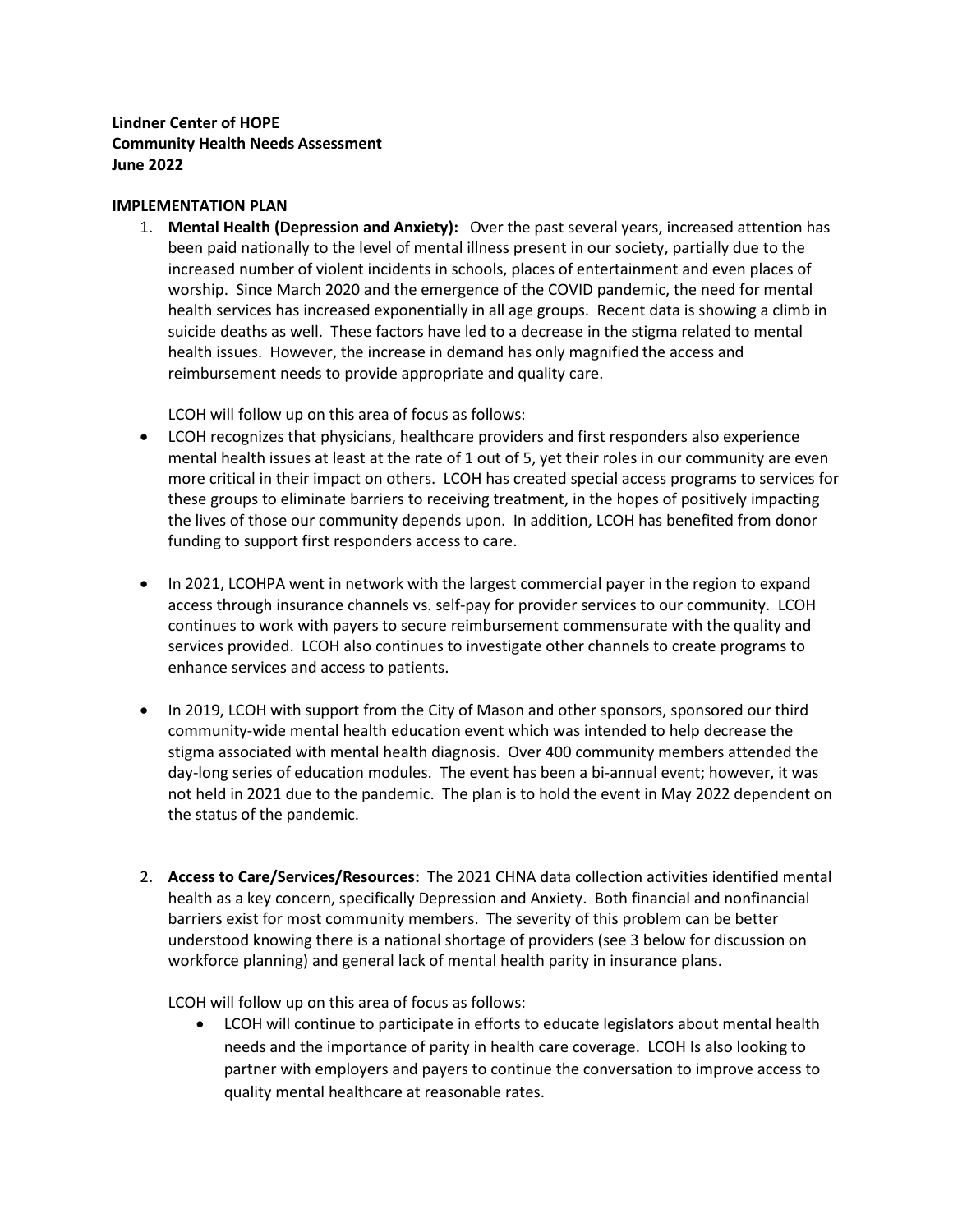- To provide care to patients during the pandemic, LCOH transitioned a significant portion of its outpatient practice to telehealth services. LCOH has invested in technology and other resources to enhance this treatment delivery method over the past two years. LCOH continues to evaluate technology, markets and program service offerings that provide appropriate care to mental health patients in a virtual setting. LCOH also continues to work with professional boards and State and Federal representatives on regulations surrounding the provision of telehealth services to allow for as much flexibility as required to appropriately care for such patients.
- Additionally, to address the shortage of providers and access issues, LCOH has a Rapid Access program for adults to quickly be seen by a psychiatrist and social worker with recommendations for next steps to be coordinated following the appointment. Appointments for this program significantly reduce the wait time for those looking for outpatient assessment.
- On a monthly basis, LCOH offers Grand Rounds presentations for LCOH providers as well as community-based healthcare providers. These sessions provide these providers with ongoing training and development in the areas of mental health diagnosis and treatment. In addition, at least four additional education and development opportunities are offered by LCOH on an annual basis to selected groups such as area hospital staff, primary care providers and other defined groups. LCOH plans to continue to investigate additional opportunities to access in the development and education of local mental healthcare providers, as resources are available for this purpose.
- Like other organizations, LCOH has expanded its social media presence and routinely posts relevant information and short video clips from providers related to environmental issues that impact mental health. LCOH providers have also been active with several radio and television stations as well as speakers for interested groups and corporations.
- LCOH also continues its commitment to community outreach with clinicians presenting educational offerings through organizations such as NAMI, MHA and even some local school systems. LCOH also participates in some community health fairs. Additionally, LCOH offers an ongoing community education series and began a webcast continuing education series in 2018. It is expected that LCOH's growing focus on the need for and support of ongoing professional training and development will result in a higher level of state-of-the-art mental healthcare available to local residents as well as those who travel to receive care at LCOH. Community education will also remain a priority as long as adequate resources are available.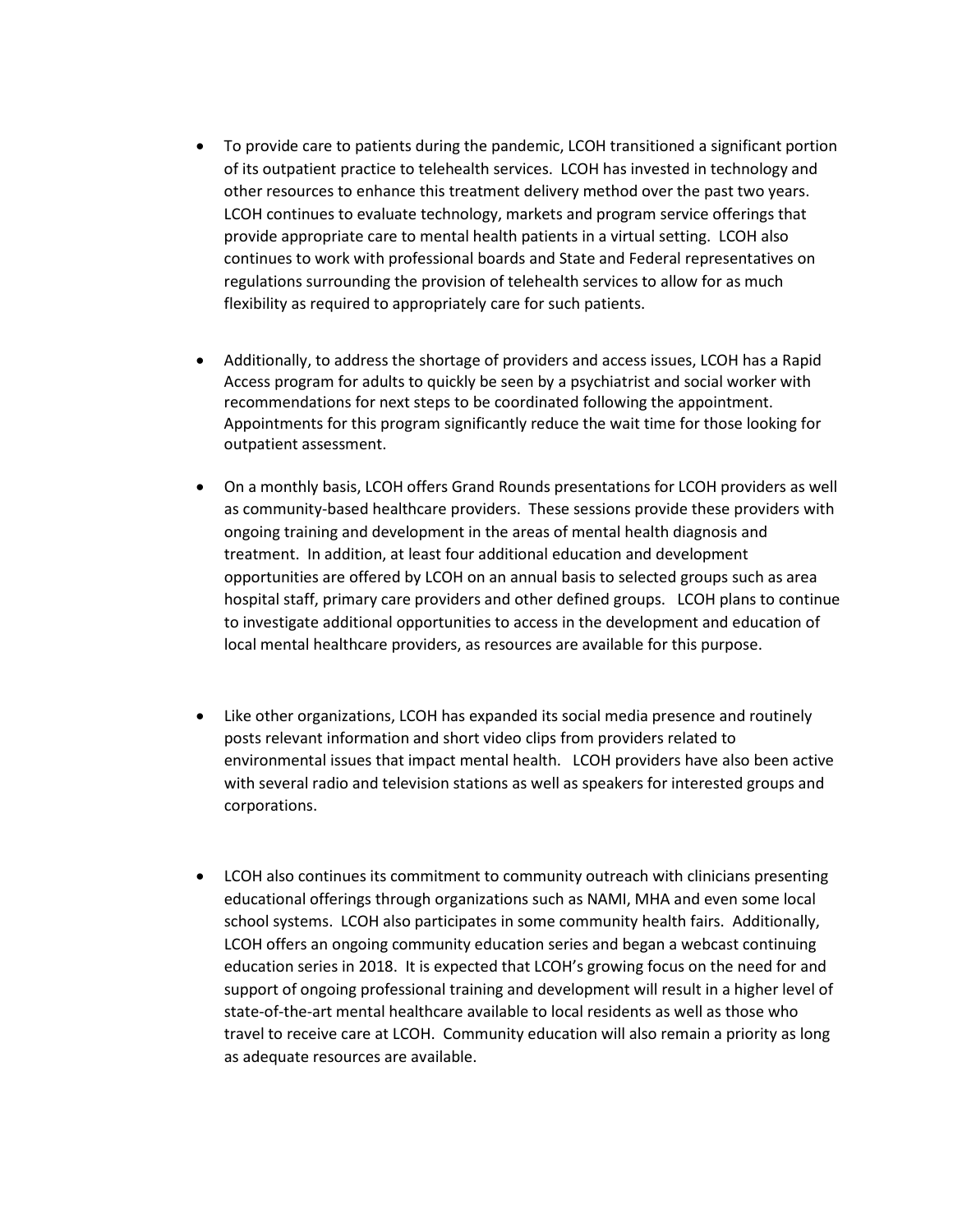- LCOH more formally expanded efforts to area businesses in 2019 with the launch of Start the Conversation. This program uses educational videos, surveys, emails and web landing pages to increase awareness of employees of the businesses that engage with the effort. In addition, LCOH has commenced a CARES program whereby services such as Coaching/Advisory and Rapid Access are offered to employees on a priority status for employers who enroll. Over the next several years, LCOH expects to expand this offering to more area businesses.
- LCOH, as previously mentioned in the mental health section continues to make changes to provide access to more individuals in need, through program changes and other modifications.

It is expected that improved access to care will continue to be a major challenge for the foreseeable future. All mental healthcare providers should share responsibility for improving access to care as much as possible.

3. **Strengthen workforce pipeline and diversity:** Prior to the COVID pandemic and the increased need for mental health services there was a national shortage of providers, including nursing staff. The impact of the pandemic has only magnified such shortages due to both the increase in demand for services coupled with the "Great Resignation" and qualified personnel choosing to retire or leave the healthcare profession.

LCOH will follow up on this area of focus as follows:

• LCOH is continuing to evaluate its participation in training programs for all provider types, including nurses and allied health professionals. LCOH engages with higher learning organizations to partner for clinical rotations and other needs to be on the forefront of training healthcare providers of the future as well as creating a pipeline of talent.

LCOH serves as a clinical rotation site for various healthcare disciplines including but not limited to medical students and residents, nursing students, social work students, chefs who are in training and dietician students. Although there is a time commitment as well as a cost to LCOH associated with these efforts, the organization feels that each healthcare provider that has a commitment to continuation of high-quality healthcare services in the future has an obligation to support local students in their educational efforts.

- LCOH has focused on growing our clinician recruitment and retention endowment fund to assure resources for a good supply of mental healthcare providers for our patients. It is intended that the endowment fund will continue to be a major source of support for clinician recruitment and retention in future years
- LCOH also works to educate primary care providers in mental health and addiction diagnosis and treatment via training and educational articles in our newsletters, with the goal of helping them be better positioned to manage mental health concerns in their offices, as may be appropriate